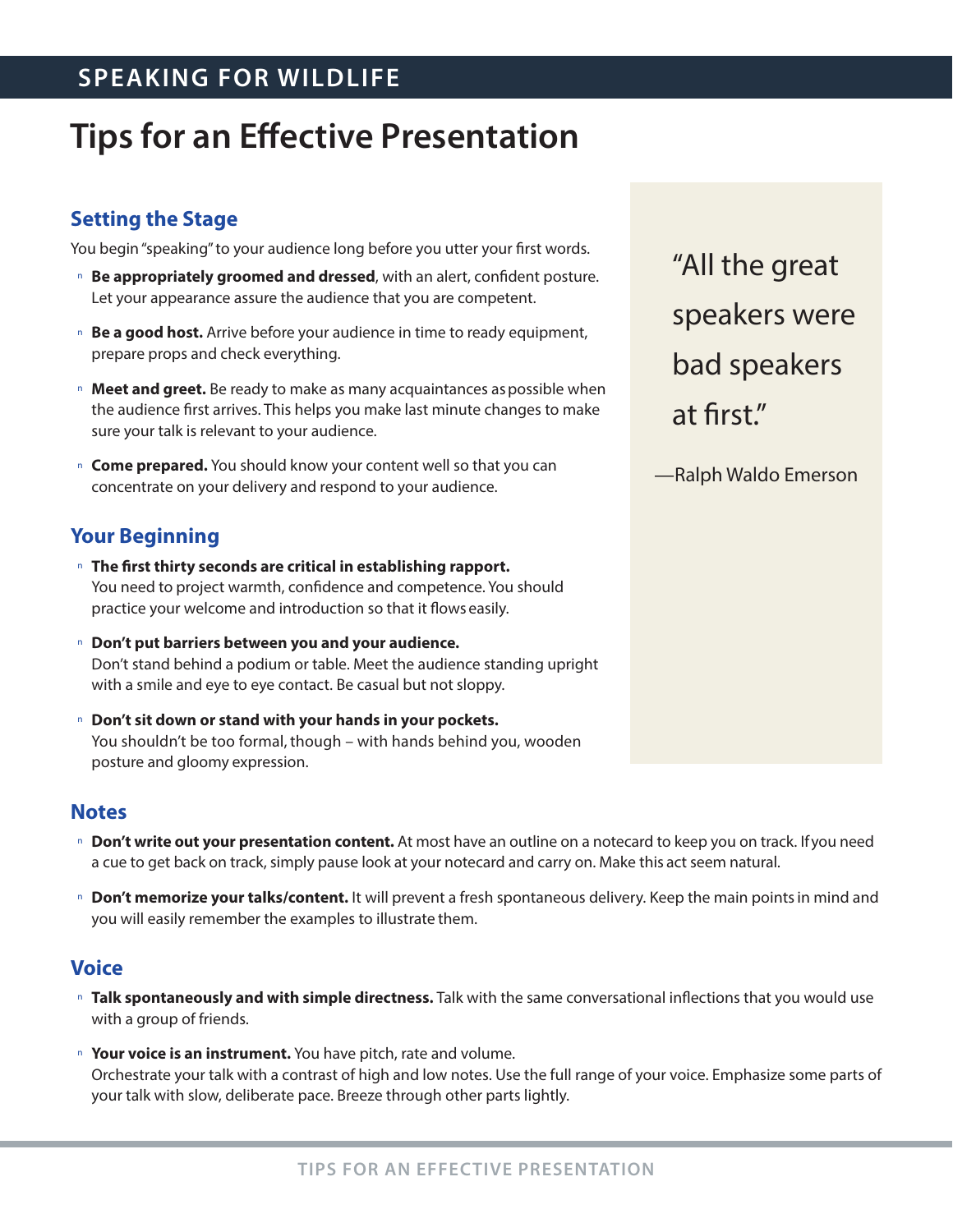<sup>n</sup> **Don't talk continuously.** Moments of silence can be used to set off main points of your talk. Pauses are like speed bumps on a road; they alert your audience that something important is coming.

# **The Words You Use**

Well-chosen words create vivid images. The time you spend choosing words will be appreciated by your audience.

- <sup>n</sup> **Be specific.**
- <sup>n</sup> **Avoid fillers.**
- <sup>n</sup> **Creative effective imagery** by using active verbs; specific, concrete nouns; familiar people and places; and personal language.

# **Body Language**

- <sup>n</sup> **Communicate through facial expressions**. Some experts claim that fiftyfive percent of understanding from messages is from facial expressions, not words. Make friendly eye contact with everyone.
- <sup>n</sup> **Communicate through posture.**
- <sup>n</sup> **Avoid distracting mannerisms.** Guard against weight shifting, body rocking, table leaning, arm swinging, hand hiding, clothes fidgeting, foot scuffling
- <sup>n</sup> **Communicate through gestures.** Punctuate and describe points in the program with your hands. Use natural, unexaggerated gestures. Be tasteful and understated.
- <sup>n</sup> **Walk with purpose.**

### **Props**

Props attract an audience's attention and add dimension to your presentation. Props heighten curiosity, and people pay attention to things they are curious about. People also respond to familiar objects when they are used in innovative ways. Keep these tips in mind when using props:

- <sup>n</sup> **Mounted specimens are effective**
- <sup>n</sup> **Colorful items draw attention**
- <sup>n</sup> **Props are effective when they involve different senses**
- <sup>n</sup> **People are drawn to historical artifacts**

# **Questioning**

Questions can be used if they serve several purposes. They stimulate interest. They help organize the program. They encourage creative thinking. They emphasize important points. They offer visitors a chance to share thoughts and feelings.

<sup>n</sup> **Focus Questions** are the most basic kind of questions and involve specific information. They often begin with "who, what, or where."

# **Five Tips for Public Speaking**

- **1.** Remember that your audience does not want you to fail. They are rooting for you to do well!
- **2.** Be yourself! Speak in your own voice, whatever that is. The audience will know if your style is insincere, and they would much rather hear your own voice, which allows your passion to show through.
- **3.** Do not apologize (unless it's truly appropriate). It will make the audience uncomfortable, will make you more nervous, and is almost never necessary.
- **4.** Being passionate is better than being an expert. A lot of people are afraid to speak on a subject in front of a crowd because they are afraid that they don't know enough. As long as you are interested in and passionate about the subject you are presenting, you absolutely do not need to be an expert.
- **5.** Don't be afraid to say that you don't know the answer to a tough question. Get comfortable saying "I don't know, but that's a great question!"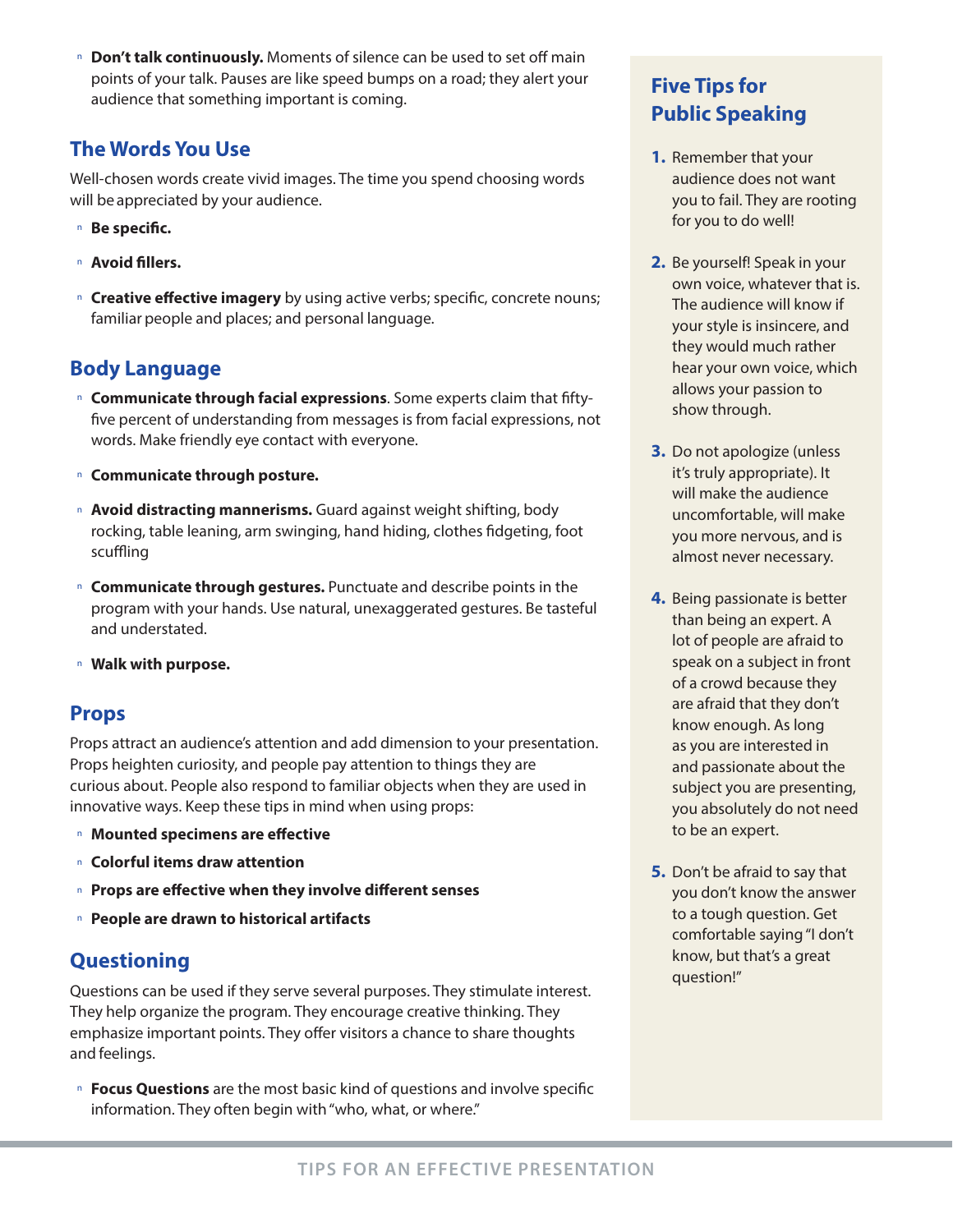- <sup>n</sup> **Process Questions** have a wider scope of possible responses than focus questions. Process questions ask people to integrate information rather than just remembering or describing.
- <sup>n</sup> **Evaluative Questions** usually deal with matters of value, choice or judgment of the participants. They offer group members a chance to express their feelings. Not all questions require a verbal response from visitors. Rhetorical questions are asked when you don't expect visitors to answer aloud.

# **8 Tips for Questioning**

- 1. Direct most questions to the entire audience rather than a single individual. This indicates to the group that everyone is expected to think.
- 2. Ask only one question at a time.
- 3. Allow time for an answer. This is called "wait-time." Research has shown the longer the questioner allows for an answer, the better the answer will be. Never answer your own questions. If no one offers a response, leave it open to be answered later or rephrase the question.
- 4. Do not start a question with "does anyone know..." or "Can anyone tell me..." Such phrases express doubt that the question can be answered.
- 5. Pace questions to the ability of the group.
- 6. Develop ideas and concepts through a series of questions. Build from focus questions to process questions to evaluative questions. This challenges your group to higher levels of thinking.
- 7. Accept answers to questions gracefully, even if the answers are wrong. Never make someone feel foolish for participating in the program.
- 8. Finally, avoid questions that require a simple yes or no.

# **Structuring Your Presentation**

#### **Step 1: POW**

#### **Capture the group's attention with a provocative introduction.**

An introduction does two things. It promises your listeners a rewarding experience and it introduces your talk theme.

You can be startling or humorous, a rhetorical question or an apt quotation. Your goal is provocation. You need to grab your audience with your first words.

### **Step 2: Bridge**

#### **Answer the questions, "Why was that said?" and "What does it mean to me?"**

Bridges connect the introduction to the body of the talk and to the interests of the audience. Bridges would answer the question, "OK, you have my attention, but what's your purpose? Why should I care?

### **Step 3: Body**

**Illustrate the main message of your program with examples.** Listeners enjoy personalized "for instances."

### **Wait Time**

Educational researchers have indicated that providing a wait time of three or more seconds after asking a question gives audience members a better chance of recalling information and has a positive effect on the quality of responses, and therefore, on learning.